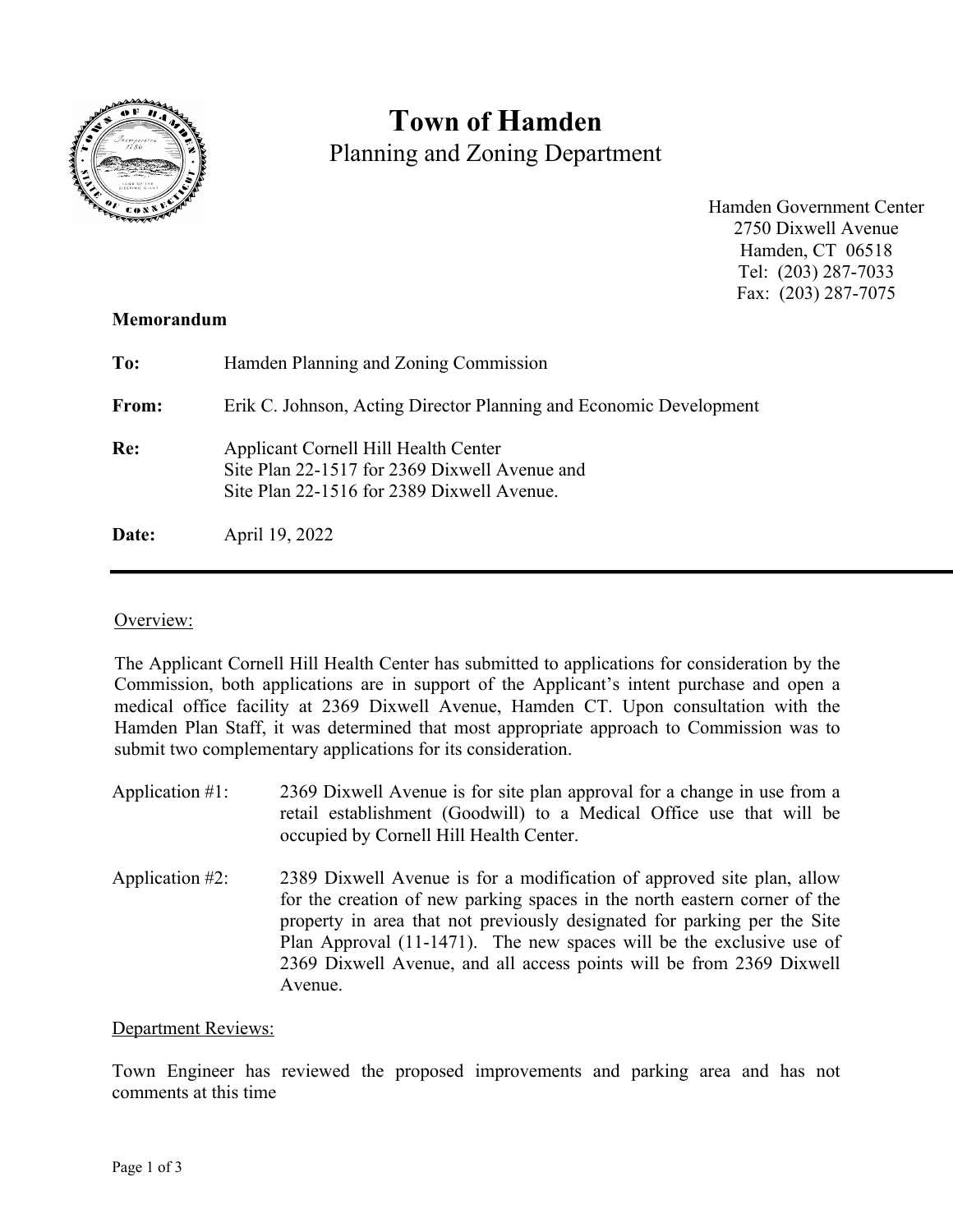The Department has not yet received comments from QVHD, HFD or RWA for this applicant as of 4.18.2022.

#### Planning Department Comments:

The primary application involves a typical conversion from a retail center to a medical office use. There is nothing in the Town's requirements that would prohibit such a conversion the plans meet the requirements established in Section 640 of the Town's Regulations.

However, under Town's Zoning requirements, the primary applicant, Cornell Hill Health Center must provide a minimum of 24 spaces for its medical office use at 2369 Dixwell. The current parking lot configuration does not support the minimum parking requirements established. Accordingly, Cornell Hill Health Center has negotiated a long term parking agreement with the owners of 2389 Dixwell Avenue, who will in turn provide six (6) parking spaces to 2369 Dixwell Avenue in order for the property to comply with the parking requirements.

The six (6) parking spaces and related improvements required to create these spaces are not currently part of the approved site plan for 2389 Dixwell Avenue. The proposed parking area is part of the former trail line and there was not improvements parking or otherwise provided for in the previously approved site plan. While staff has determined that there no barriers to the proposed use, it felt that is would be most appropriate if the Commission voted to amend the approved site plan for 2389 to reflect that the use of the land as parking, and also to ensure that this use would not impact the number or approved spaces for the site primary use. The property is currently vacant, it last approved use was the Alphabet Academy.

#### **Recommendation**

The applications are submitted meet the Site Plan Objectives as stated in Section 720.5 and should not have an adverse impact on the health, safety and welfare of the public. Staff therefore recommend approval of Site Plan 22-1517 for 2369 Dixwell Avenue and Site Plan 22-1516 for 2389 Dixwell Avenue.

Subject to the following conditions:

- 1. Prior to the Issuance of a Zoning Permit, the applicant must:
	- A. Provide a performance bond in an amount approved by the Town Planner and Town Engineer.
- 2. Prior to the start of construction:
	- A.The owner must provide the GNHWPCA with a complete set of design plans for review and approval and obtain a sewer connection permit prior to starting any work.
	- B.The applicant should notify the RWA at least three days in advance.
	- C.Erosion controls (silt fence, anti-tracking pads, hay bales, etc.) should be installed.